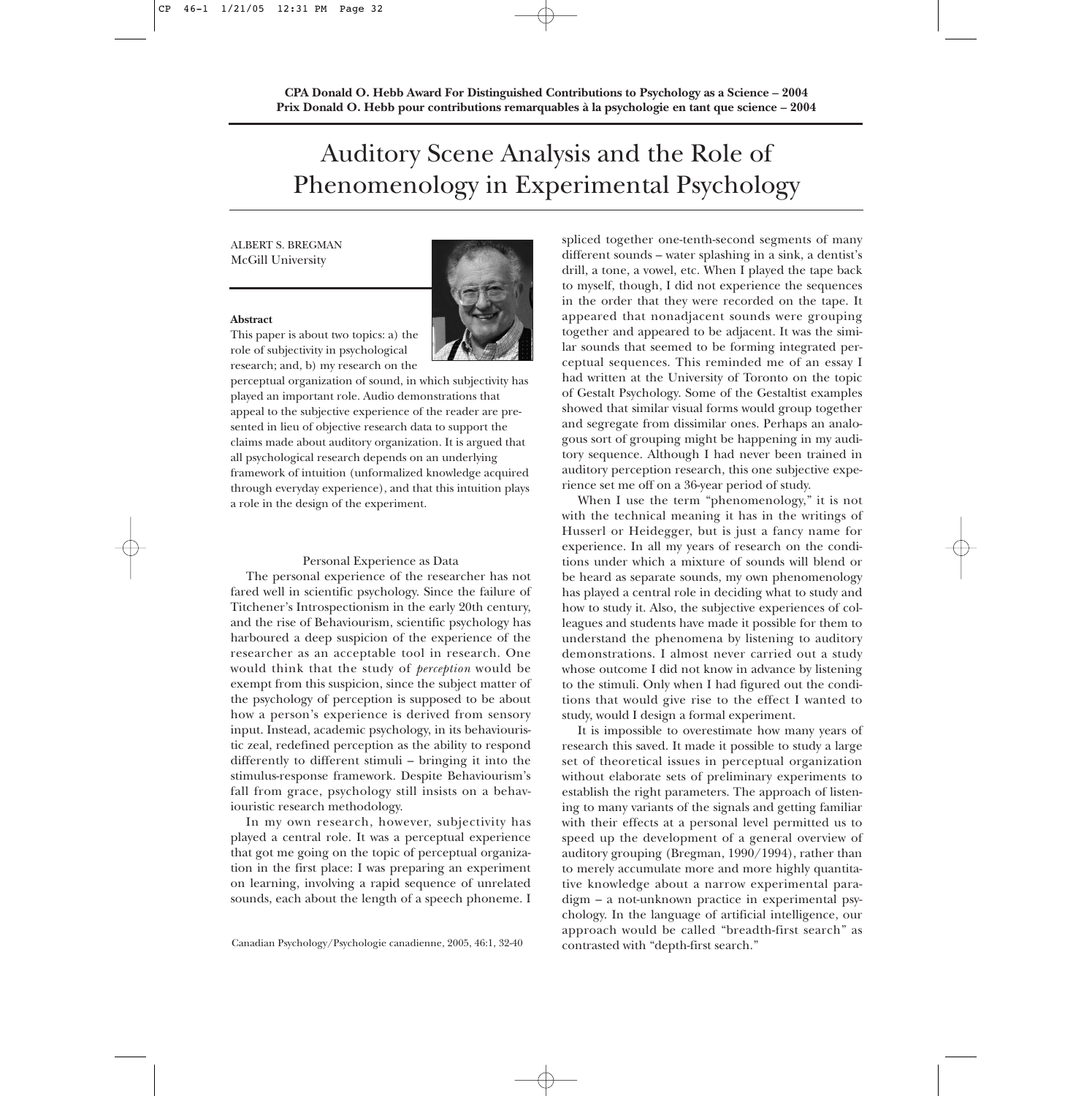Yet the role of subjectivity has often been criticized by journal reviewers. In the reviews of my first published article on auditory stream segregation, which showed that a rapid alternation of high and low sounds segregated into two perceptual streams, one of the sceptical reviewers proposed that there was something wrong with my loudspeakers – perhaps they continued to give out sound after the tone went off – and insisted that I test them. I was convinced that if the reviewers had merely listened to the sounds, their objections would have evaporated, but in those days you did not send in audio examples with your manuscript. I am not sure it would be acceptable for most journal editors even today. That is where the study of vision has an edge – it has always been possible to include visual illustrations. Since I cannot include audio demonstration with this article, I will refer to the demonstrations on a compact disk put out by our laboratory (Bregman & Ahad, 1996). I will refer to it, using abbreviations, for example, "B&A #1" to represent "Bregman and Ahad (1996), Demonstration Number 1."

The demonstration I would have included for the journal editors of my first article is B&A #1. It consists of a repeating cycle of six tones, three different high ones (H1, H2, H3) and three different low ones (L1, L2, L3), in the order H1, L1, H2, L2, H3, L3 (repeated many times). At a slow speed the tones are heard in the order in which they occur, but at high speed (say 100 ms per tone, onset to onset time) the listener hears two distinct streams of sound, one formed by the high tones and a second formed by the low ones (i.e.,

> H1 - H2 - H3 - H1 - H2 - H3 - … etc., and L1 - L2 - L3 - L1 - L2 - L3 -,… etc.)

I got around the editorial taboos concerning subjective experience by giving many talks accompanied by taped auditory examples and eventually by publishing my own compact disk of auditory demonstrations (Bregman & Ahad, 1996). However, the CD did not come until 23 years after the first research paper. Nowadays one can put demonstrations on the web right away and refer reviewers to the website. The only problem is that websites are not archival in nature. They can easily disappear. Thus, there is a need for the publication of compact disks.

Something else that reviewers have criticized is the use of a subjective rating scale, in which listeners are asked, for example, to rate how clearly they can hear a sound in a mixture. However, this method leads to results that are reliable (statistically strong) and that can be predicted from theoretical considerations – the ultimate test of a measure's validity. Psychology



*Figure 1.* Fragments of a visual display (Bregman, 1990/1994, Figure 1.13). Reprinted with permission from MIT Press.

journals on the whole prefer tasks that involve accuracy: You should be able to score the answers of the subjects as either correct or incorrect (e.g., by asking whether a particular sound was or was not present in a mixture of sounds), rather than simply accepting the participants' answers when they rate the clarity with which a target sound was heard. Sometimes we have used both types of measures either in the same experiment or in a pair of related experiments. The two types have given similar results, but the subjective rating scales have been more sensitive.

# The Scene Analysis Problem

In this paper, I describe my research on auditory perception, but I do not present any data. Instead, I am going to support my arguments with audio demonstrations. Demonstrations are an appeal to the subjective experience of the listener. One of the main legacies of the Gestalt psychologists was their convincing visual demonstrations. After you have seen one, the question is "What causes it?" not "How many subjects were used, and what is the *p* value?" The auditory examples that I will use are also convincing, and give clear effects in a quiet room, or over headphones. (These are available on my website *www.psych. mcgill.ca/labs/auditory/laboratory.html* by clicking on "*Compact disk of demonstrations of auditory scene analysis.*" The desired demonstration can then be selected from the *List of Demonstrations.* Click on any demonstration that says "*Demo sample available*" and you will have the opportunity to play it. A visual illustration and an explanation of the demonstration can also be found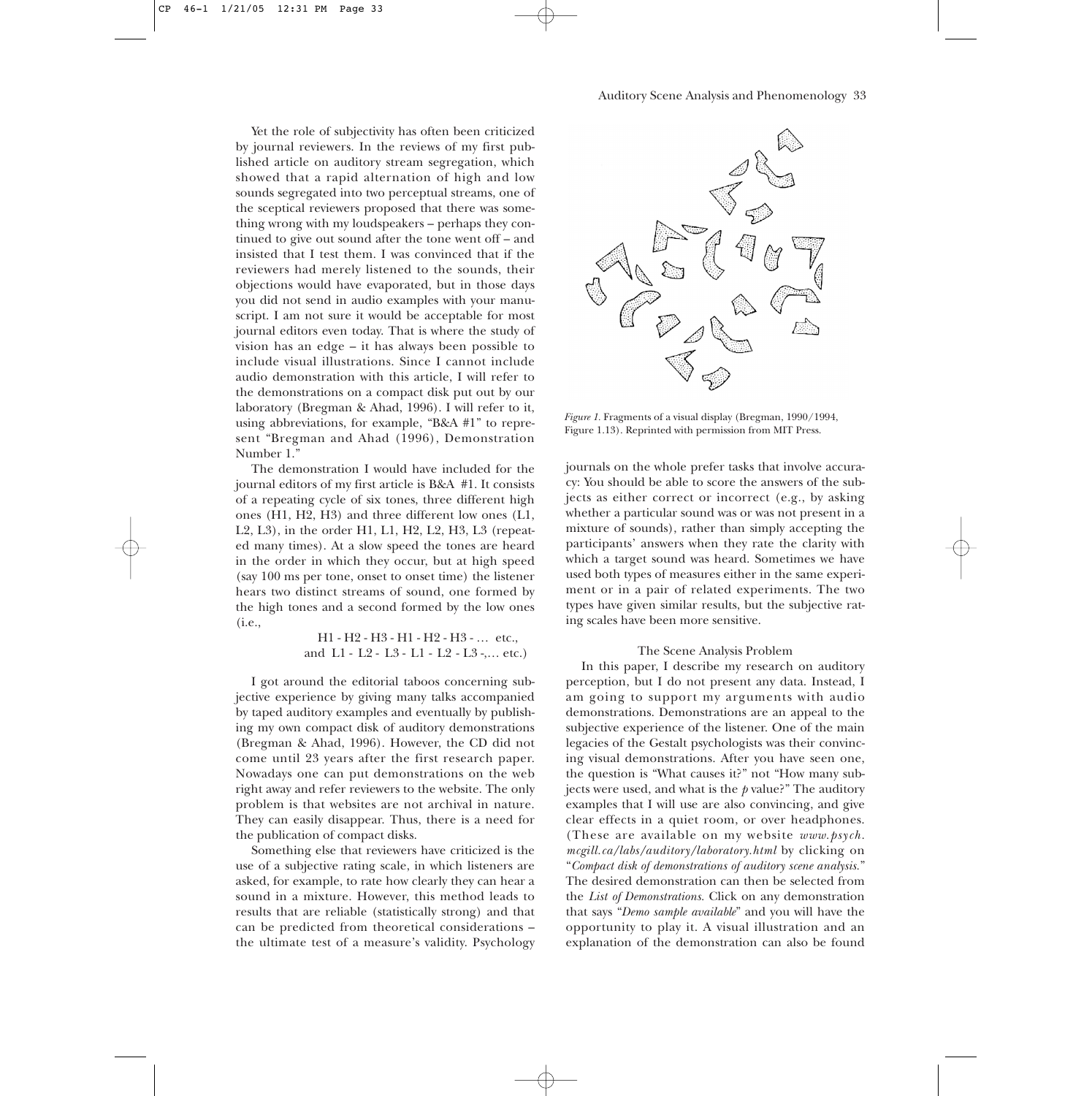

*Figure 2.* Same as Figure 1, but with the missing inkblot superimposed. A number of Bs now become visible (Bregman, 1990/1994, Figure 1.14). Reprinted with permission from MIT Press.

on the demonstration's webpage.) There are other demonstrations available, not just the ones for the present paper. For a larger set, see the CD by Bregman & Ahad (1996). The research to which these demonstrations are related is described in Bregman (1990/1994), which reviews all of the research on auditory scene analysis up to 1987. The booklet with the CD by Bregman and Ahad contains full references for the demonstrations that it presents.

Although this article is about auditory perception, I start with a visual demonstration. Figure 1 shows a set of fragments that are not interpretable as anything familiar. They were created by drawing a picture and then laying an amorphous inkblot on top of it as an "occluder." Then the parts covered by the inkblot were trimmed away, leaving the fragments shown in the figure, and the inkblot was removed. We can restore the perception of the underlying picture by simply putting the inkblot back on top, as in Figure 2. This does not supply any of the contours that were trimmed away, but it still makes it possible to see what the original picture was. The inkblot is simply seen as hiding some of the underlying picture, but revealing enough of it to see what it is. This is an example of Gestalt completion.

I introduced this example because a similar organizational principle is found in sound (Dannenbring, 1976); an example of it is illustrated visually in Figure 3 and in audio on B&A #29, Part 1. We start with a tone that glides up and down in frequency repeatedly. Then we remove a bit from each rising and each falling portion and replace it with a silent gap, causing disconti-



*Figure 3.* A tone gliding upward and downward in frequency is interrupted by silences in Panel 1. It is heard as discontinuous. When loud bursts of noise are inserted in the gaps, as in Panel 2, the tone is heard as continuously gliding through the noise bursts (adapted from Dannenbring, 1978, Figure 1). Reprinted with permission from CPA.

nuities to be *heard* in the gliding tone, and *seen* in Figure 3, Panel 1. However, when loud noise bursts are inserted where the gaps were, as in Panel 2, the tone is heard as complete, gliding right through them. As in the visual example, the presence of an "occluder" – in this case a sound that might have obliterated parts of the tone – is interpreted as hiding the tone, and the brain restores what it predicts to be missing.

How can we account for the similarities of these two examples (i.e., the visual and the auditory example)? Is it just that the same Gestalt principles of grouping exist across all the senses? This may or may not be true, but there is a deeper question to be asked: Why should Gestalt principles of organization exist at all in perception? Answering this question requires a detour into the realm of machine intelligence.

## *Visual Scene Analysis*

During the 1960s, researchers at Massachusetts Institute of Technology attempted to get computers to recognize visual forms, and started by projecting a picture on an array of sensors (Winston, 1975). It soon became apparent that the task needed to be simplified; so they used simple line drawings of a pile of reg-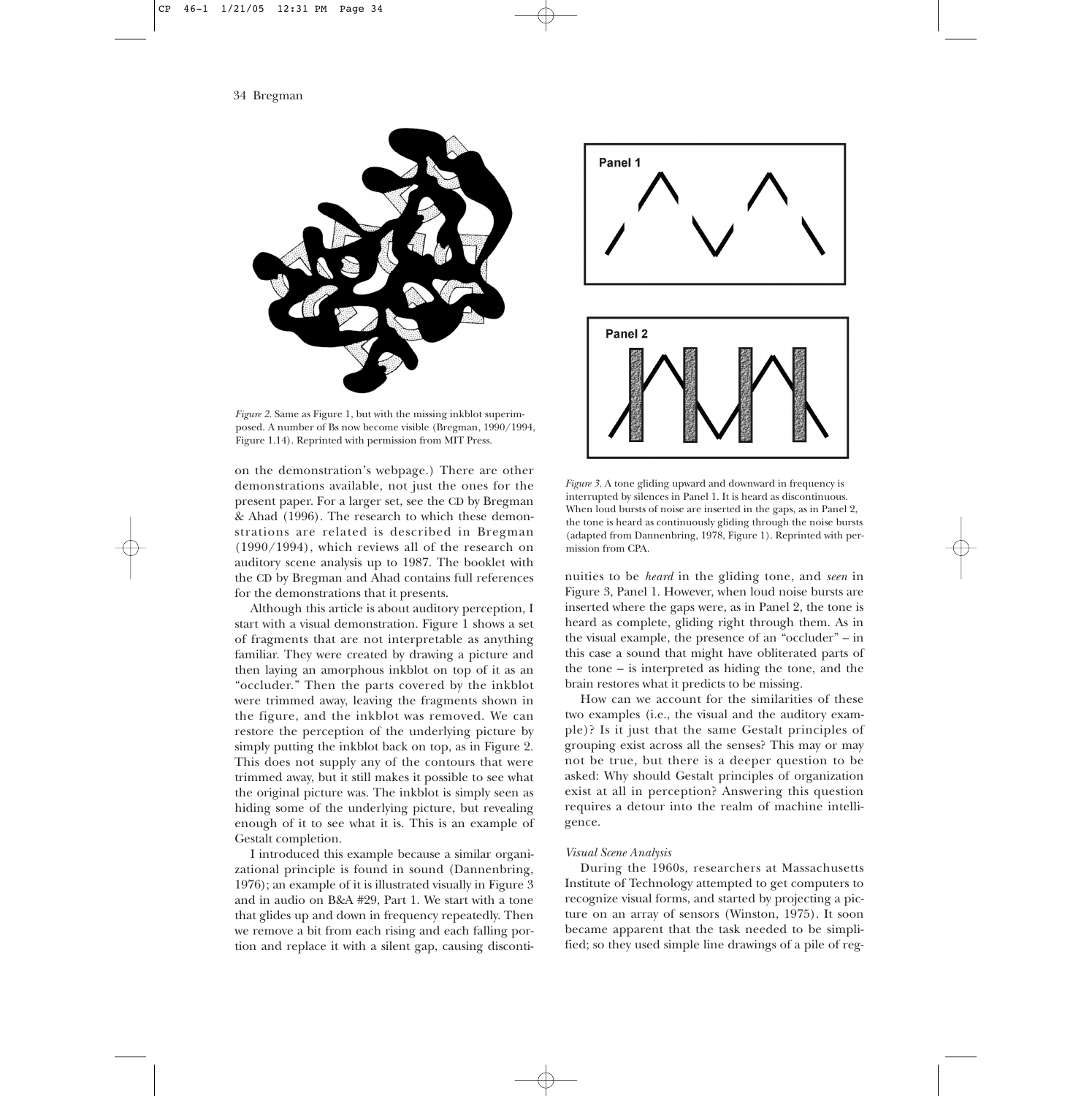

*Figure 4.* A line drawing of blocks for visual scene analysis (a simplification of the drawings used by Guzman, 1969).

ularly shaped blocks (Guzman, 1969). Figure 4 shows a simplified version of such a drawing. The task of the computer was to describe the shape of each block.

This should be easy. After all, according to the rules of drawing, the lines represent the edges of blocks. If an area is totally enclosed by lines, it is either a surface of a block or a hole formed by a set of surrounding blocks. However, there is a difficulty for the computer that is not apparent to a human viewer. Consider the adjacent areas labelled A, B, and C. We know by the rules of drawing that they are separate surfaces, but do they constitute a complete object? The human eye says no (D must also be included), but how could a computer tell that surfaces C and D were parts of the same object? The human eye says that it is so, but a computer would need some special rules to come up with that answer.

These problems led to the conclusion that a computer process would have to be designed that would do the equivalent of taking a crayon and colouring in, with the same colour, all surfaces of the same object. (Remember this "crayon." It is important in audition as well.) This would allow the shape-recognition process to focus only one object at a time. This process, called "scene analysis," was critical for achieving correct descriptions of the objects. If done incorrectly, the resulting descriptions might not correspond to the actual objects in the picture (e.g., in Figure 4, if only the regions A, B, and C were labelled as parts of an object, a recognizer would see the shape shown below the blocks).

But how does this relate to sound? I will take a detour to illustrate that there is a corresponding scene analysis problem in audition. Imagine a game played at the side of a lake. Two small channels are dug, side by side, leading away from the lake, and the lake water

Spectrogram of a word sequence



Figure 5. Spectrogram of a word sequence, "one, two, three."

is allowed to fill them up. Part way up each channel, a cork floats, moving up and down with the waves. You stand with your back to the lake and are allowed to look only at the two floating corks. Then you are asked questions about what is happening on the lake. Are there two motorboats on the lake or only one? Is the nearer one going from left to right or right to left? Is the wind blowing? Did something heavy fall into the water? You must answer these questions just by looking at the two corks. This would seem to be an impossible task. Yet consider an exactly analogous problem. As you sit in a room, a lake of air surrounds you. Running off this lake, into your head, are two small channels – your ear canals. At the end of each is a membrane (the ear drum) that acts like the floating corks in the channels running off the lake, moving in and out with the sound waves that hit it. Just as the game at the lakeside offered no information about the happenings on the lake except for the movements of the corks, the sound-producing events in the room can be known by your brain only through the vibrations of your two eardrums. But the sense of hearing finds it easy to answer the same kinds of questions asked at the lakeside: Are there two talkers in the room or only one? Is the nearer one moving from left to right or right to left? Is the kettle hissing? Did something heavy just fall on the floor? These "easy" questions are exactly comparable to the ones asked at the lake. How can the ears answer questions that the eyes cannot? The difficulty is similar in the two cases. The movements of both the corks and the eardrums are determined by the sum of all the waves that enter the channels. The sum is just another wave pattern that does not have, written anywhere on it, that it is actually a sum of a set of waves, or what the component waves might be.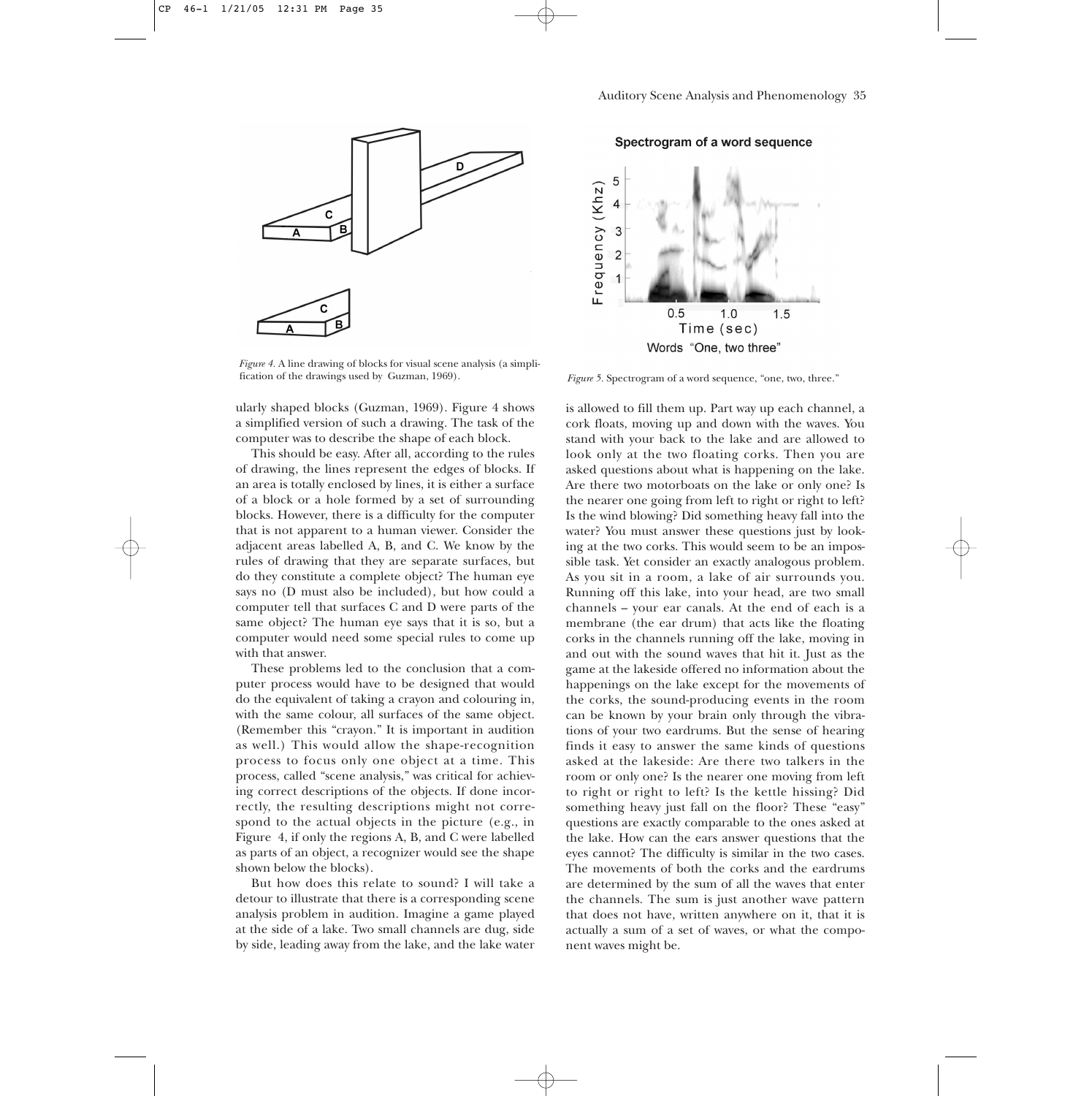

Spectrogram of a mixture

*Figure 6.* Spectrogram of a mixture: (a) the words "one, two, three," (b) singing "da-da-da," (c) whistling, (d) computer fan (Bregman & Woszczyk, 2004, Figure 1). Reprinted with permission from A. K. Peters.

The auditory example can be better understood by converting the waveform of the sound into a *spectrogram.* The one in Figure 5 portrays the word sequence, "one, two, three." A spectrogram resembles a musical score: The vertical axis represents frequency and the horizontal axis represents time. However, unlike a musical score, in which only the fundamental frequency (pitch) of each sound appears on the vertical axis, the spectrogram shows all the frequency components of every sound. Most natural sounds contain many frequency components.

In a spectrogram of a real-life mixture of sounds, frequency components from different sounds are overlaid in top of one another. To get a spectrogram of a mixture (e.g., Figure 6), we would have to draw the spectrograms of each of the sounds of the mixture on separate pieces of transparent plastic, and then stack them on top of one another and view the result, in which the individual spectrograms were no longer evident. To make the latter more visible, it would be desirable to use a crayon to colour in, with the same colour, all those frequencies in the mixture that have been provided by the same sound (the same crayon used in the example of visual scene analysis). If this were done incorrectly, an acoustic component of one real-world sound might be heard as a part of another sound.

# Horizontal (Sequential) and Vertical (Spectral) Dimensions of Organization

When we examine the spectrogram's representation of a mixture of sounds, the problem of perceptually separating the various component sounds can be seen to have two dimensions, the vertical and the horizontal. The problem associated with the vertical



*Figure 7.* Repetitions of a high (H) and a low (L) tone in a galloping rhythm. Panel a: H and L are far apart in frequency. Panel b: H and L are close together in frequency. Panel c: Slow rate. Panel d: Fast rate (Bregman & Woszczyk, 2004, Figure 2). Reprinted with permission from A. K. Peters.

dimension involves grouping together the particular set of frequency components that came from the same environmental sound, from among all the ones present at the same time, and to do the same for each of the concurrent environmental sounds. The problem associated with the horizontal dimension involves grouping those frequency components that have come from the same environmental sound over time; we can call this "sequential grouping."

## *Sequential Grouping*

We can study sequential organization in a simplified form by using a sequence of pure tones (see Figure 7 and listen to B&A #3). One demonstration consists of a repeated alternation of high (H) and low (L) tones in a galloping rhythm: HLH–HLH–HLH… (where the dash represents a silence equal in duration to a tone). We start with a sequence in which the H and L tones are far apart in frequency (Panel a) and gradually speed it up. At slow speeds we hear the galloping rhythm formed of the H and L tones, but as the sequence speeds up, we perceive two separate streams of sound, a higher stream containing only the H tones, and a lower one containing only the L tones. The galloping rhythm disappears and is replaced by separate regular repetitions of a single tone, the L in the low stream, and the H in the high stream. However, if the H and L tones are close together in frequency (Panel b), then even at high speeds, the galloping rhythm is still perceived and there is no segregation into high and low streams.

One can interpret the effects of speed as bringing each H tone closer to the next H tone, and each L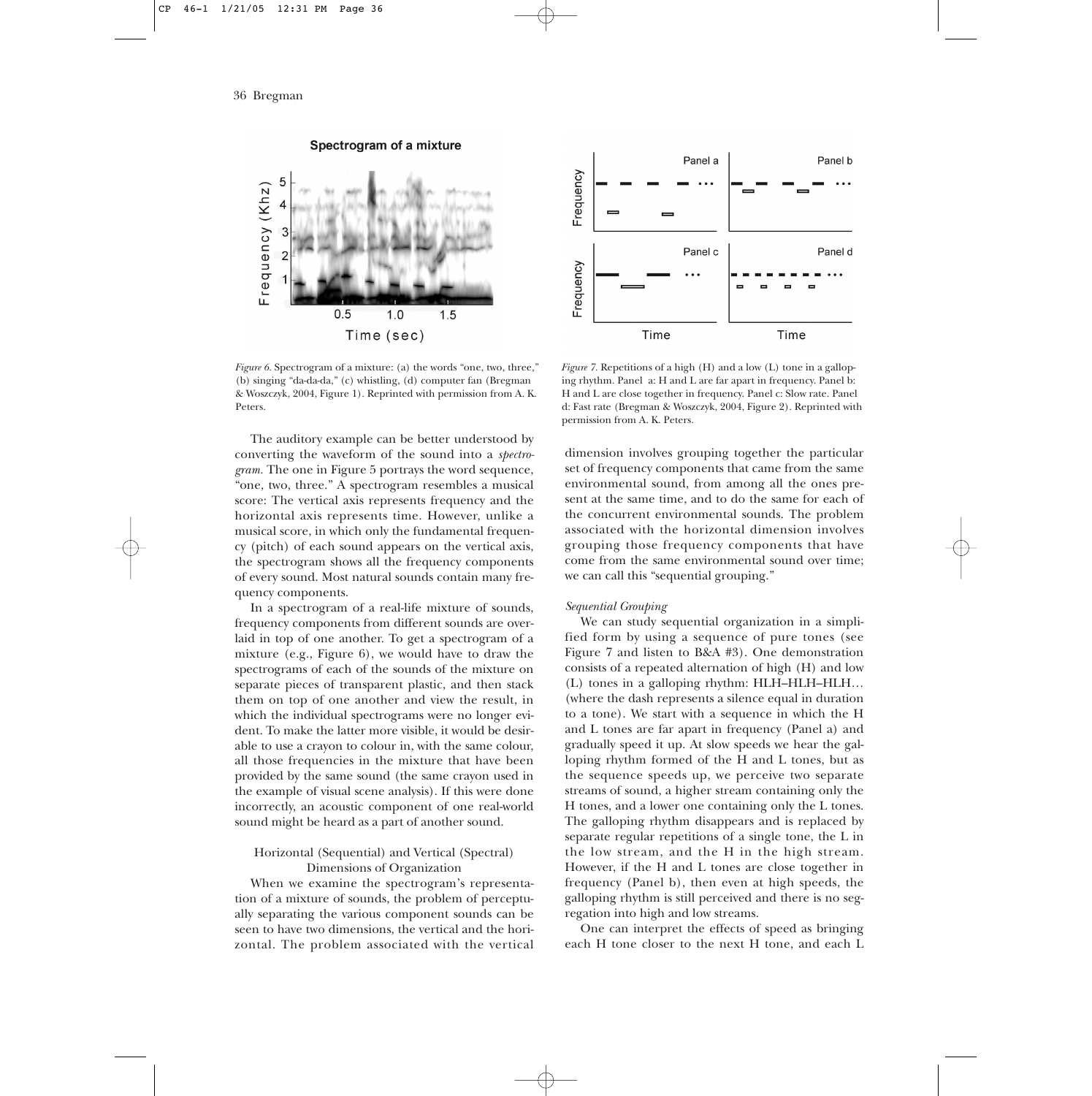tone closer to the next L tone. Compare Panel c (slow) with Panel d (fast), with the same frequency separation. Think of each panel as a two-dimensional surface on which the tones are laid out. Both time and frequency contribute to the "distance" between pairs of tones. Tones that are closer to one another on this surface tend to group together. At low speeds (Panel c), each H tone is closer to the following L tone than it is to the following H tone; so it groups with the L tone. As the sequence speeds up (Panel d), each H tone comes closer in time to the next H tone and groups with it, so that the net frequency-by-time distance favours its grouping with the next H in preference to the next L. The eye, looking at Panel d, sees the same two groupings of the horizontal bars that represent the tones. We could just as easily have brought the sounds closer together in time by keeping their tempo constant but increasing the length (duration) of each tone.

This is an example of sequential grouping, since no two sounds are present at the same time. It shows that there is a tendency for similar sounds to group together to form streams and that both nearness in frequency and in time are grounds for treating sounds as similar. The Gestalt psychologists had shown that, in vision, objects that are nearer in space (or more similar) tend to form tighter perceptual clusters. The same principle seems to apply to audition.

The preceding example used the pitch of pure tones (based on their frequencies) as the variable that defined similarity, but there are many other ways in which short simple sounds can be similar or dissimilar. Among them are: 1) timbre (differences in the sound quality of tones despite identical pitches and loudnesses) – note that the difference between the vowel sounds "ee" and "ah" can be thought of as a timbre difference; 2) spectral similarity (i.e., to what extent they share frequency components [e.g., for noise bursts that have no pitch]); 3) temporal properties, such as the abruptness of onset of sounds; 4) location in space; and, 5) intensity.

One can think of each sound as seeking ones with which it is *most similar* and as forming clusters, or streams, based on this similarity. This means that a particular sound, A, may group with another sound, B, in one context, where there are no "better" sounds for each of them to group with, but each of these two sounds may group with another sound, X or Y, in a context in which X is very similar to A and Y is very similar to B (demonstrated in B&A#15). The competition is based on an overall similarity in which the properties that define similarity may be any combination of the ones that I listed in the previous paragraph, different properties having different weights in defining the overall similarity. This process of grouping can be seen as conforming to the Gestalt psychologists' observation that perception tends to create the "best" or "simplest" figures that it can.

When the galloping sequence breaks apart into two perceived sequences, a high one and a low one, we say that a single *auditory stream* has split apart into two *streams*. In vision, we refer to the result of grouping as an *object* (when the result is perceived as a unit), or as a *perceived group of objects* (when the result is a cluster of separate objects). In hearing, we refer to the result of auditory grouping as an *auditory object* or a *perceived sound* (when it creates a single sound), and as an *auditory stream* (when it creates a sequence that unfolds over time). The perception of a stream is the brain's way of concluding (correctly or incorrectly) that sounds included in the stream have been emitted over time by the same sound source (e.g., a drum, a voice, or an automobile).

# *Effects of Sequential Integration*

Even more interesting than the factors that lead to segregation of sounds into separate auditory streams are the effects that this has on our perceptual experience of the sound. The first of these effects is that *fine details of temporal order* are available to our perception only when they concern sounds in the same stream. For example, when the galloping sequence, HLH–HLH–…, segregates very strongly into two streams, it is difficult to judge whether the L tone occurs exactly halfway in time between the two H tones. A second factor that emerges from the organization into streams is *rhythm* (which tends to be formed by sounds in the same auditory stream). In the galloping pattern, described earlier, the triplet rhythm of the H\_L\_H gallop was audible only so long as H and L were perceived to be in a single stream. A third result of the formation of streams is *melody*. Melodies tend to emerge from tones perceived as being in the same auditory stream. For example, when the galloping sequence split into two streams, the upand-down (simple) melody of the gallop was lost and replaced by two streams, each of which contained only a simple pitch. This means that when a composer wants the listener to hear more than one melody (each in a different pitch range), the pitch ranges must be well separated. If they draw close together, a note may be "captured" perceptually into the wrong melody. You can listen to an illustration of how a melody depends on all its notes being in the same stream, isolated from other sounds that might also be present (B&A#5). Suppose we take a simple melody, "Mary Had a Little Lamb," and insert a note of a randomly chosen pitch between every two notes of the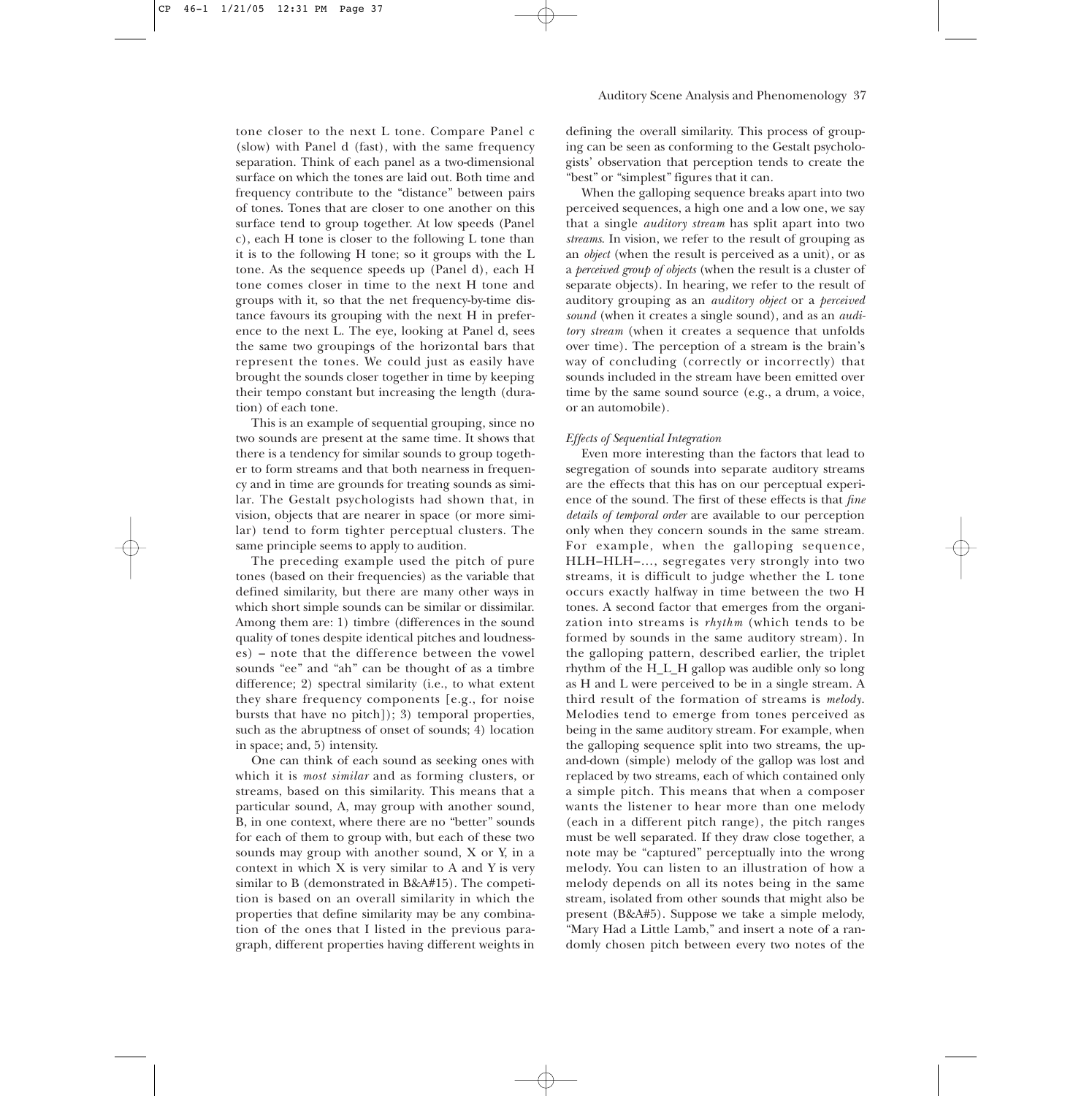melody (e.g., M 9 A 8 R 2 Y 3 H 8 A 6 D 4 A 2 L 8 I 7 T 4 … . [where the letters represent the notes of the melody and the digits represent randomly chosen distractor notes]). If the distractor notes are chosen from the same pitch range as the melody's notes, the melody is impossible to hear. However, if the distractor notes fall outside the range of the melody (say an octave above it) and form a separate stream, the melody can be heard clearly in its own stream.

## Simultaneous Organization

I have, thus far, described the grouping of sounds that occur in a sequence, but the auditory system must also deal with environmental sounds that overlap in time. When the signals travelling from ear to brain represent a mixture of sounds that are present at the same time, the auditory system must sort out this information into a set of concurrent streams. If we reexamine the spectrogram of a mixture shown in Figure 6, we see that a vertical slice contains more than one frequency (a single frequency would be shown as a single thin horizontal line). Yet it is not immediately obvious how the frequencies in this slice should be allocated as components of various concurrent sounds.

There are many cues in the sound mixture that help the auditory system group the frequency components that have arisen from the same environmental sound. Space limitations prevent me from mentioning all of them here but the cue of *synchronized changes* represent an example that cuts across sensory modalities. In vision, suppose I am out on a sunny day and see a flock of flying birds crossing the path of another flock moving in a different direction. Although the birds may be too far away to be seen as distinct shapes, my visual system tends to group the ones that are flying in the same direction as one flock, and those that are flying in a second direction as a second flock. This is an instance of what the Gestalt psychologists called the principle of "common fate" – the perceptual system groups those sensory inputs that are changing in the same way at the same time.

A similar principle operates in hearing. An example occurs when a number of frequency components change in intensity at the same time, for example, when some become suddenly louder in a synchronized way. When this happens, these components are grouped together (perceptually "fused") and treated as parts of a single sound. Their combination may define a particular pitch or timbre. Two other similarities of frequency components that are present at the same time can also cause them to be fused and thereby define a single sound: a) The components have a common origin in space; b) They are all multiples of a common lower frequency (a fundamental frequency). This latter principle is useful because most sounds that have a pitch (e.g., a voice, or a violin) contain a fundamental frequency and many other frequencies that are multiples of that fundamental. There are also other similarities that affect this perceptual fusion, some of which are known and probably others that are as yet unknown.

# *Effects of Simultaneous Organization*

When Auditory Scene Analysis (ASA) sorts out components of the incoming mixture and allocates them to different perceived sounds, this influences many aspects of what we hear, because only the frequency components assigned to the same sound by ASA will affect the experienced qualities of that sound. Examples are the pitch and timbre of the sound, both of which are based on the set of harmonics assigned to that sound.

Even the loudness of sounds can be affected by their perceptual organization. When two soft sounds occur at the same time, their energies are added up at the ear of the listener, giving the same energy as a single loud signal. So when our ear receives that loud signal, the auditory system has to form an interpretation of what we are listening to (i.e., is it two or more soft sources of sound or one loud one?). The perceptual process makes that decision using the cues for separating concurrent sounds, and this gives rise to the loudness experience(s).

Perceived location in space can also be affected by grouping. When we receive sound waves from different directions, the auditory system must decide, for example, whether it has heard two sounds at different locations or one sound and a reflection of that sound from a nearby surface. If the auditory system decides that the latter has occurred, the two sources of sound (original and reflection) are grouped together and heard as a single sound coming from the location of the first-arriving components (i.e., the original sound).

## *Why Do We Use the Cues We Do?*

Space limitations do not permit me to mention all the principles of grouping that allow the auditory system to recover separate descriptions of the various individual sound sources in the listener's environment. But even if we knew them all and could list them, we would still have to ask, "Why these particular principles?" For an answer, we have to turn to regularities in the "ecology" of sound: What kinds of sound are there? How does sound reach our ears? Do sounds tend to overlap in time? And so on. No matter what causes a sound, there are certain relations that tend to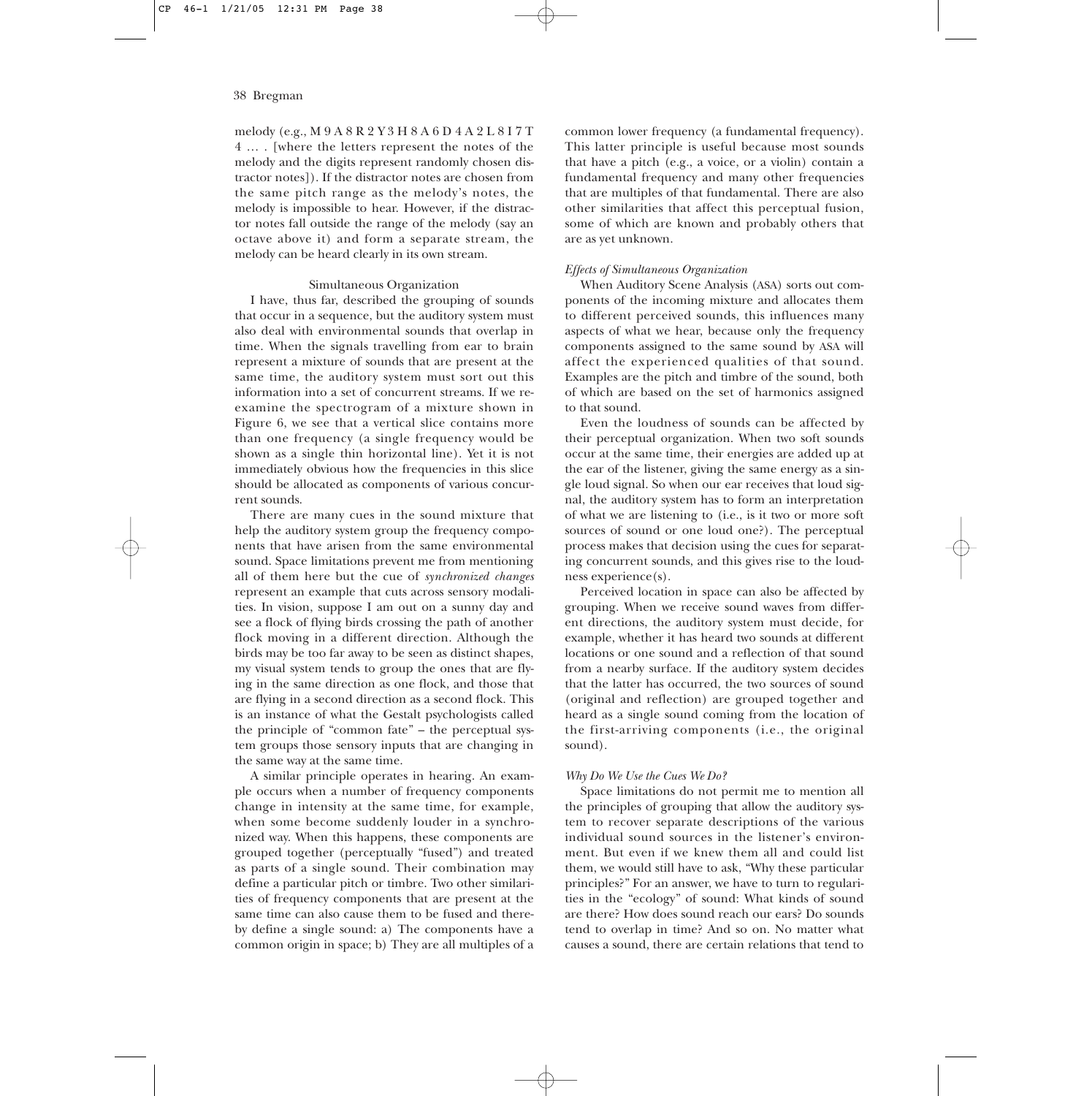be present among its components. The auditory system's processes of organization take advantage of these regularities. Here is an example: All the frequency components of a single sound start at approximately the same time. Therefore, if the auditory system detects (within a complex mixture) a number of frequency components that all start at the together  $(\pm 25 \text{ ms})$ , it should assign them all to the same sound. Here is another example: Many animal sounds, including the voiced parts of human speech, such as vowels, tend to consist only of harmonics – that is, frequency components that are all related to the same fundamental. Therefore, if the auditory system detects a number of components all related to the same fundamental, it should fuse them together as a single sound, and remove their contribution from the mixture.

## *Why Use Multiple Cues. Why Not the Strongest Ones Only?*

We have found in our research that the auditory system "adds up" a number of cues at the same time in converging on the "best" grouping of acoustic components. Why should it not just use a single strong cue such as the different spatial origins of the components? The answer is this: If it did, there would be some circumstances in which we could not segregate sounds that were separate in the environment. For example, the normal spatial cues for segregation are missing when the signal comes from a single-loudspeaker radio, or around a corner, or when two sound sources are close together (e.g., a singer and a guitar) so their acoustic components all seem to come from the same location. Fortunately, we have many other cues that tell us the right way to allocate the sound energy.

To conclude this section on ASA, I should mention that researchers in areas outside of psychology have demonstrated a strong interest in the psychological research on this topic. Because the perception of speech by human listeners must also be done in complex backgrounds (the so-called "cocktail party problem"), ASA has been applied to the recognition of speech. It has been shown by speech scientists and auditory scientists that many ASA principles operate in this process. This has elicited a strong interest from engineers and computer scientists who are working on computer programs that can solve the ASA problem (Rosenthal & Okuno, 1998). Those researchers who think that their computer methods should incorporate the ones used by the human listener have called their field *"computational auditory scene analysis,"* or *CASA.* There is a strong practical reason for designing computer systems that can carry out ASA. Current attempts at having computers recognize human

speech tend to fail when the talker is speaking in a background of other sounds. If a computer program could segregate the speech of a target talker from background sounds (including other talkers), the recognition process would not mix up irrelevant sounds with the relevant ones.

Neuroscientists have also become interested in ASA (e.g., Grossberg, Govendarajan, Wyse, & Cohen, 2004). Since nonhuman animals also face a world in which sounds are mixed at their ears, scientists have begun to study ASA in animals (e.g., Moss & Surlykke, 2001). Because they can intervene experimentally in the brain processes of animals, researchers hope to identify the brain processes that carry out ASA. Others have begun to study how the human brain does it, using various recording techniques such as *functional magnetic resonance imaging (fMRI)* and *EEG evoked potentials* (e.g., Izenberg & Alain, 2003).

There has also been an interest in ASA by music theorists and composers (e.g., Mountain, 1993). The principles discovered in the psychologist's laboratory seem to mirror many principles of musical composition, giving the latter a scientific foundation. Researchers in Hearing Science have also been studying ASA because even when fitted with a hearing aid or cochlear implant that produces a clearly audible signal, the user may still have great difficulty when more than one person is talking (the cocktail party problem). It is hoped that some modification of hearing aids or implants will allow their users to deal with this problem. The research on ASA has also attracted the attention of audio engineers, because their job is to control the blending of sounds in the recording or reinforcement of musical performances (Bregman & Woszczyk, 2004; Woszczyk & Bregman, in press).

## *Objective and Subjective Methods Revisited*

In my laboratory, the use of our own ears – the philosopher's name is phenomenology – has greatly speeded up the process of discovering the ASA principles. Similarly, the use of demonstrations has strongly contributed to the acceptance of our theoretical claims. But what about other research in psychology? Most experimental psychologists claim that they work within an entirely objective methodology that is based on scientific principles. Historically, they have criticized clinicians for their use of intuition. In actual truth, the experiments done by *all* psychologists are built on a framework of intuition. An example is the fact that the researcher does not give a sly wink at the subjects when they sit down to participate in a psychology experiment (unless this is part of the protocol). How do the researchers know not to do this? Are they basing their actions on scientific principles (e.g., a